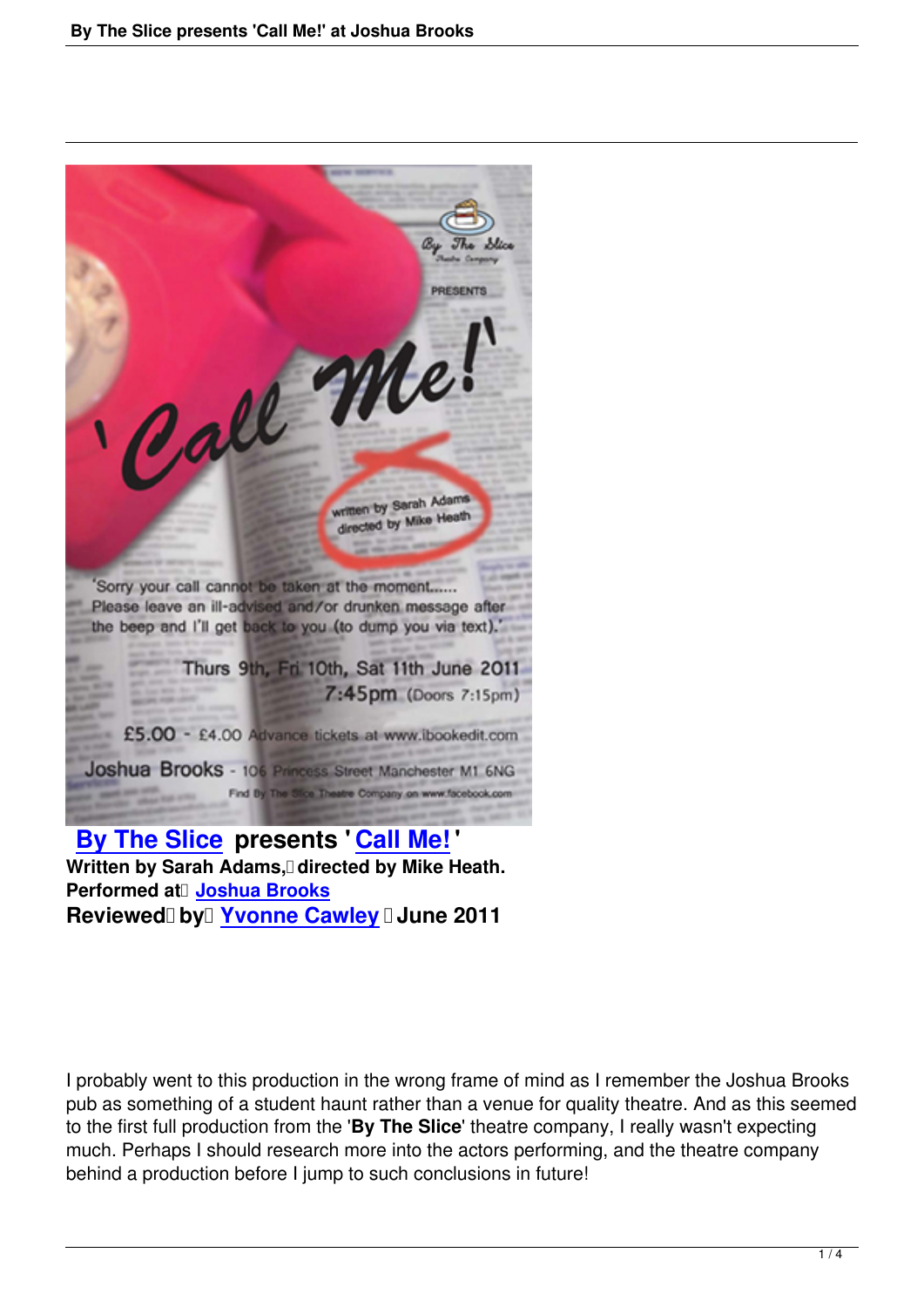My preconceptions of Joshua Brooks being a venue dominated by students, was based on drinking there some ago, hmm (cough) some 20 years ago actually. As the performance start time approached and the bar started filling up, it became apparent that this was a more mature and refined looking audience than I had expected (like my good self actually), and this started me wondering if I had perhaps underestimated the level of performance I was about to see.

Descending the stairs to the cellar-like venue, I could feel the excitement from the crowd already assembled, and was extremely surprised to find a perfect little theatre set-up with professional lighting, sound equipment and cosy, intimate lay-out of the seating and stage areas. It also doubles as a night club area, but as a small theatre it was packed (as I believe the 2 previous night's performances were) and the atmosphere was great with everyone relaxed and chatting.

'**Call Me!'** is billed as a 'One Act Comedy' which follows three women: Natasha (Sarah Adams, who also wrote the play), Cheryl (Christine Clare) and Clare (Sohpia Hatfield), exposing their cringe-worthy journey through their relationship mishaps. Fed up with their bizarre relationships they accidentally decide to visit Sandy Morris (Rachael Priest), founder of the "Love Yourself To A Love Life Worth Loving" movement - a kind of a hippie Luuurrve Doctor, complete with canapés and mystic bunting!

Alongside the three women, we are also introduced to Jenny (Laura Cope) and Mike (Matthew Stead) who are 'hung up in a world of plans, tactics and rom-com aspirations, whose love story lacks convention'. The question asked is whether these two will become a success story of the unexpected - or will they too become the next two attendees of Sandy's self-styled love healing sessions?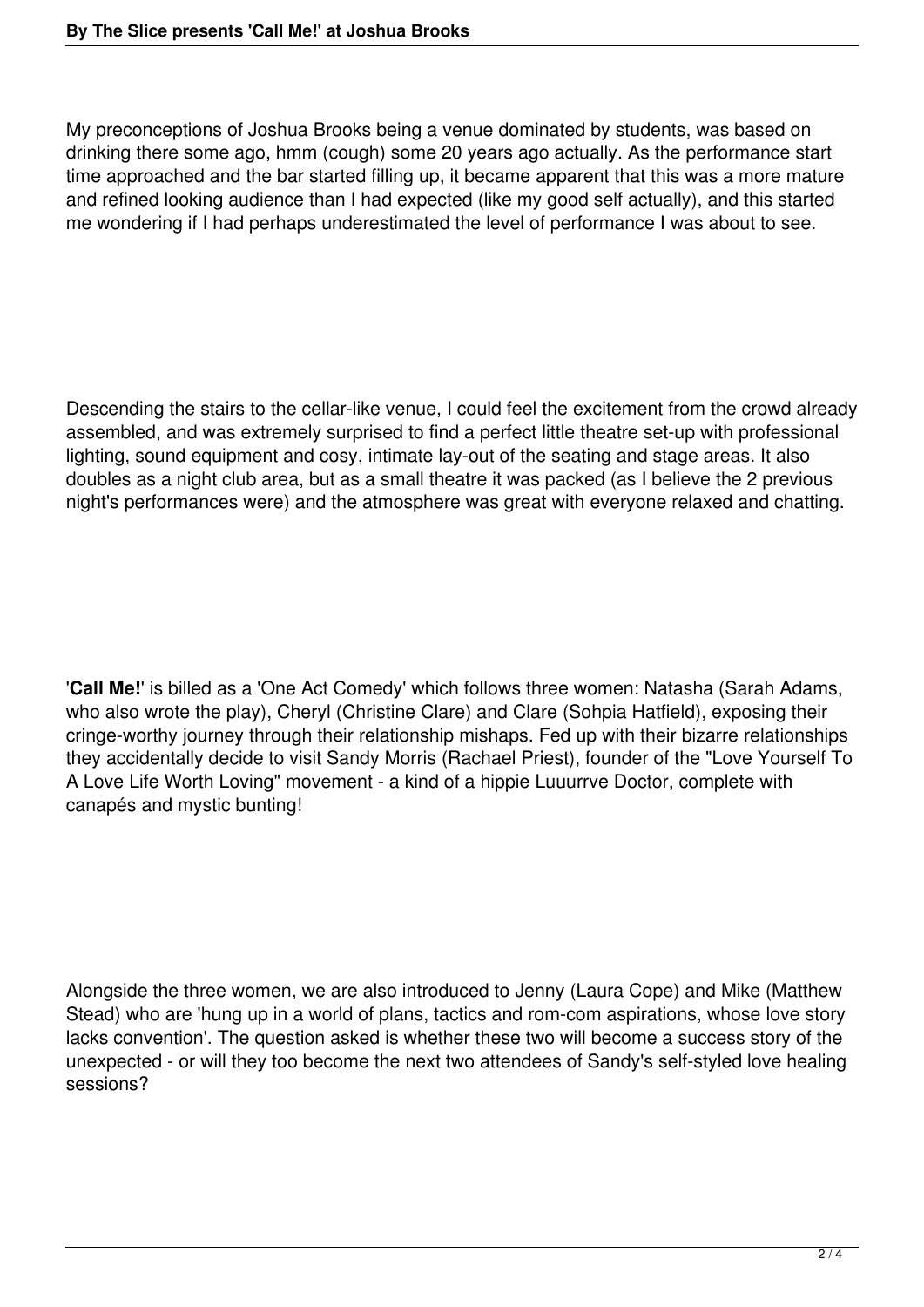With the scene set, we are introduced to the characters of Natasha, Cheryl and Claire one by one. We eavesdrop on telephone calls by each one, conducting one-way relationships with their boyfriends' (ex or otherwise!) answerphones. The consequences are absolutely hilarious and the script is spot-on, fast, hilariously funny and extremely fluent, including some close to the bone, and sharply accurate depictions of various relationship situations that I am sure we have all found ourselves in at one time or another (well, I'm admitting to 2 at least - but not saying which ones!!!). Speaking to writer Sarah Adams afterwards, she explained how these individual characters and their telephone conversations were produced as separate monologues, and later combined into this superb play. The monologues worked very well on their own yet you yearned for the women to get it together and have a good old chin-wag about what should be done.

The performances of each actor were as tight as could be, and seemed like the characters were written for the actors as they were so totally believable. Not seeing the boyfriends linked to Natasha, Clare and Cheryl worked well and allowed the audience to imagine their ex cheating (etc etc) boyfriend's faces. Although I must confess when Natasha finally meets up with Derek in the coffee shop and she walks to the front of the stage, I am intrigued to know what kind of bloke gets her sooo flustered, but as we never get to see him we are left wondering, which was fun.

The scenes with Jenny and Mike were tender, touching and utterly believable and I did find myself "rooting" for them, and their timing was superb. The production as a whole was one of seamless perfection, resulting in a laugh-out-load comedy that hit home with the audience, and I haven't laughed so much in ages. I cannot imagine that even the most renowned theatres out there could have put this together any better! I also find it hard to believe that this is the first play written by Sarah Adams who plans to produce her next play "In Quiet Places" later this year, and if this first one is anything to go by, then I can't wait!